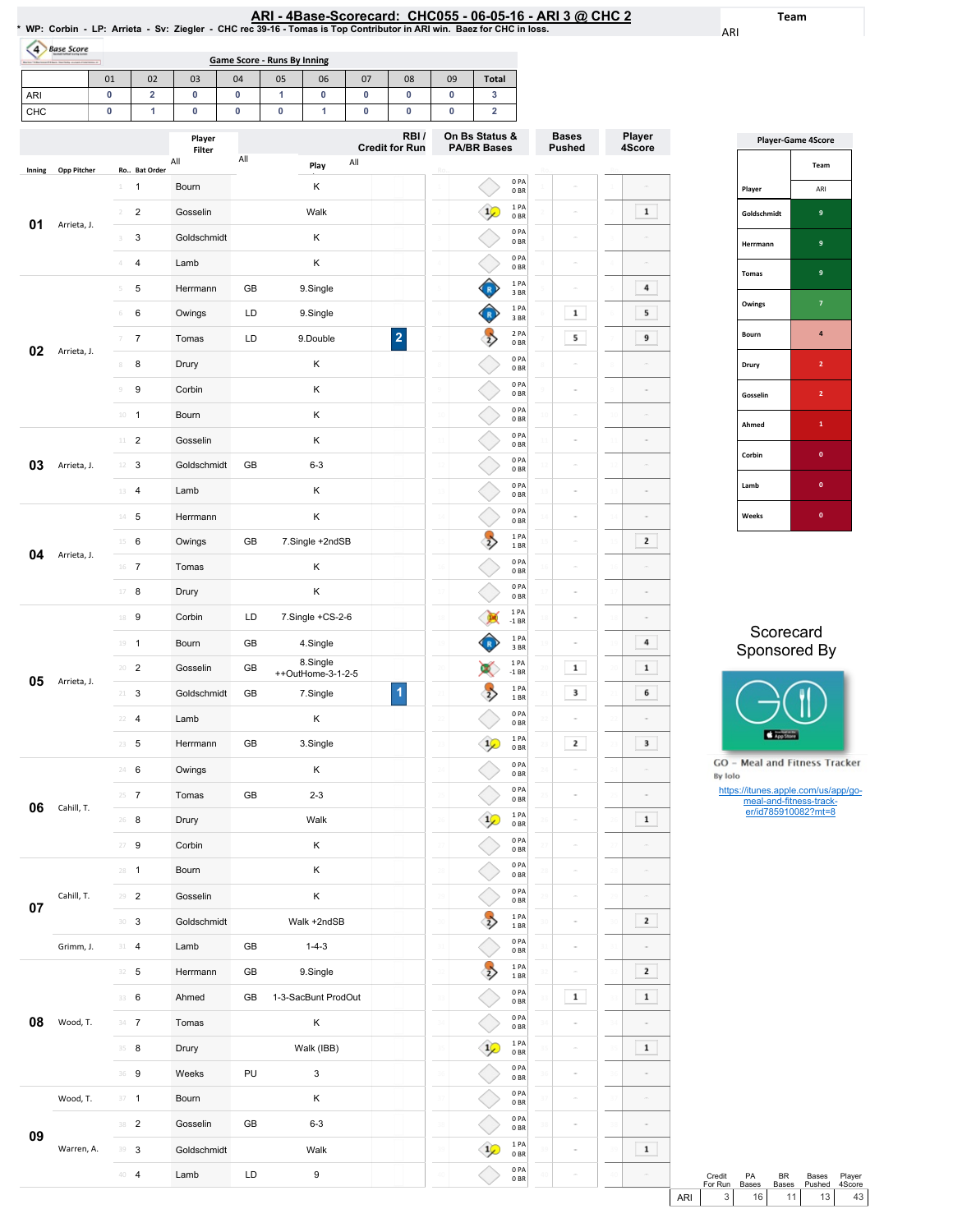| : 3 & RUELQ / 3 \$ UUHMD 6Y = LHJOHJ & + & UH |                    |                                | \$5,                 |                                      |                                        | $\frac{\%$ dvH6FRUHFDUG & + & \$5, # & + & \$FRPDVLV7RS&RQMLEXMRULQ\$5,ZLQ %DHJIRU& + & LQORW |         |        | d u<br>$Z\hspace{-0.1cm}/\hspace{0.1cm}$                                 |  |  |
|-----------------------------------------------|--------------------|--------------------------------|----------------------|--------------------------------------|----------------------------------------|-----------------------------------------------------------------------------------------------|---------|--------|--------------------------------------------------------------------------|--|--|
|                                               |                    |                                |                      | $\frac{1}{2}$ u ^ } OEr Zuv• C/vv]vP |                                        |                                                                                               |         |        |                                                                          |  |  |
|                                               | ìî<br>ìí           | ìï                             | ìð                   | ìñ<br>ìò                             | ìó<br>ìô                               | ìõ<br>d}šo                                                                                    |         |        |                                                                          |  |  |
| \$5,<br>$8 + 8$                               |                    |                                |                      |                                      |                                        |                                                                                               |         |        |                                                                          |  |  |
|                                               |                    | Wb Ç Œ                         |                      |                                      | $5\%$                                  | 2 Q%V 6 VDWXV                                                                                 | %DVHV   | 30 NHJ |                                                                          |  |  |
|                                               |                    | &loš Œ<br>$\pmb{\circledcirc}$ | $\pmb{\circledcirc}$ |                                      | & UHGLWIRU5 XQ<br>$\pmb{\circledcirc}$ | 3\$ %5 %DVHV                                                                                  | 3 XVKHG | 6FRUH  | WoÇŒE u ð^}Œ                                                             |  |  |
| /vv]vP K‰W)§Z0E                               | Z} XX ŠKOE C       | %RXLIQ                         |                      | ₩Ç                                   |                                        | i W                                                                                           |         |        | d u                                                                      |  |  |
|                                               | î                  | * RVVHOLD                      |                      | $\epsilon$ .<br>: D <sup>0</sup>     |                                        | $i$ Z<br>i W                                                                                  |         |        | $\mathbb{Z}^{\prime}$<br>Wo Ç Œ<br>$\tilde{\mathbf{o}}$                  |  |  |
| OC⊞šUX                                        |                    | * ROMFKP LGW                   |                      |                                      |                                        | $i$ Z<br>$\begin{array}{c} i & W \\ i & Z \end{array}$                                        |         |        | '}o• Zu]š                                                                |  |  |
|                                               | ï.                 |                                |                      | $\epsilon$                           |                                        |                                                                                               |         |        | $\tilde{\mathbf{o}}$<br><b>OBE</b> VV                                    |  |  |
|                                               | ð                  | $/$ DP E                       |                      | $\sim$                               |                                        | $\begin{array}{c} i \ W \\ i \ Z \end{array}$<br>i W                                          |         |        | $\tilde{\mathbf{o}}$<br>d}u ∙                                            |  |  |
|                                               | ñ                  | $+$ HUP DOQ                    | * $%$                | $61QJ$ $\Theta$                      |                                        | $i$ $z$<br>í W                                                                                |         |        | ó<br>KÁ]v <b>P</b> ∙                                                     |  |  |
|                                               | ò                  | 2 Z LQJ V                      | $\prime$ '           | $61QJ$ $\Theta$                      |                                        | $i$ $z$                                                                                       |         |        | ð<br>$\mu$ OE                                                            |  |  |
| 00手šUX                                        | ó                  | 7RP DV                         | $\prime$ .           | <b>RXE®</b>                          |                                        | $\begin{array}{c} 1 \text{ W} \\ 1 \text{ Z} \end{array}$                                     |         |        |                                                                          |  |  |
|                                               | ô                  | $'$ UKU                        |                      | $\mathcal{L}^{\pm}$                  |                                        | i W<br>$i$ Z                                                                                  |         |        | $\  \cdot \ $<br><b>CECE</b>                                             |  |  |
|                                               | õ                  | & RUELQ                        |                      | $\ddot{\phantom{1}}$                 |                                        | i W<br>$i$ Z                                                                                  |         |        | ' }⊷ dv<br>$\hat{1}$                                                     |  |  |
|                                               | f)                 | %RXLIQ                         |                      | $\cdot$                              |                                        | i W<br>ìZ                                                                                     |         |        | i.<br>Zu                                                                 |  |  |
|                                               | íí.                | * RVVHOLD                      |                      | $\blacksquare$                       |                                        | i W<br>$i$ Z                                                                                  |         |        | $\}$ OE]v<br>n.                                                          |  |  |
| 00手šUX                                        | íî                 | * ROMFKP LGW * %               |                      |                                      |                                        | i W<br>$i$ Z                                                                                  |         |        |                                                                          |  |  |
|                                               | íï                 | $/$ DP E                       |                      | $\bullet$                            |                                        | ì W<br>$i$ Z                                                                                  |         |        | j.<br>$> \mathrm{u}$                                                     |  |  |
|                                               | íŏ                 | $+$ HUP DOQ                    |                      |                                      |                                        | i W<br>$i$ Z                                                                                  |         |        | i.<br>$t - 1$                                                            |  |  |
|                                               | íñ                 | 2 Z LQJ V                      | * $%$                | 61QU6H QG6%                          |                                        | í W<br>$i$ $z$                                                                                |         |        |                                                                          |  |  |
| OC⊞šUX                                        | íò                 | 7RP DV                         |                      | $\cdot$                              |                                        | i W<br>$i$ Z                                                                                  |         |        |                                                                          |  |  |
|                                               | íó                 | ' UKU                          |                      | $\bullet$                            |                                        | i W<br>$i$ Z                                                                                  |         |        |                                                                          |  |  |
|                                               | íô                 | & RUELQ                        | $\prime$ .           | 6 Q J OH & 6                         |                                        | í W<br>rí Z                                                                                   |         |        |                                                                          |  |  |
|                                               | íõ                 | %RXLIQ                         | * $%$                | $61QJ$ $\Theta$                      |                                        | í W<br>$i$ $z$                                                                                |         |        | 6 FRU+FDLG                                                               |  |  |
|                                               | îì                 | * RVVHOLD                      | * %                  | $61QJ$ $O$                           |                                        | í W<br>rí Z                                                                                   |         |        | <b>6 SROVRUHG %</b>                                                      |  |  |
| 00≣šUX                                        | îí                 | * ROMFKP LGW                   | $*$ %                | 2 XW RP H<br>$61QJ$ $O$              |                                        | í W<br>$i$ $z$                                                                                |         |        |                                                                          |  |  |
|                                               | ÎÎ                 | / DP E                         |                      | $\sim$                               |                                        | i W                                                                                           |         |        |                                                                          |  |  |
|                                               | $\hat{\mathbb{H}}$ | $+$ HUP DOQ                    | $*$ %                | $61QJ$ $\Theta$                      |                                        | $i$ Z<br>i W                                                                                  |         |        |                                                                          |  |  |
|                                               | îŏ                 |                                |                      |                                      |                                        | i Z<br>i W                                                                                    |         |        |                                                                          |  |  |
|                                               |                    | 2 Z IQJ V                      |                      | $\mathcal{H}^{\text{max}}$           |                                        | i Z<br>i W                                                                                    |         |        |                                                                          |  |  |
| <b>ZjoldX</b>                                 | îñ                 | 7RP DV                         | $*$ %                |                                      |                                        | i Z<br>í W                                                                                    |         |        | KWOSY WACHYDSSOH FRP XVDSSJR<br>PHDODOG IWOHNYWDFN<br><b>HUIG</b><br>"PW |  |  |
|                                               | îò                 | ' UKU                          |                      | : DON                                |                                        | i Z<br>i W                                                                                    |         |        |                                                                          |  |  |
|                                               | îó                 | & RUELQ                        |                      | $\epsilon$                           |                                        | i Z<br>i W                                                                                    |         |        |                                                                          |  |  |
|                                               | îô                 | %RXLIQ                         |                      | $\bullet$                            |                                        | $i$ Z<br>i W                                                                                  |         |        |                                                                          |  |  |
| <b>ZjoldX</b>                                 | ÎÕ                 | * RVVHOLD                      |                      | $\sim$                               |                                        | i Z<br>i W                                                                                    |         |        |                                                                          |  |  |
|                                               | Tì.                | * ROMFKP LGW                   |                      | : DON: QG6%                          |                                        | $i$ $z$                                                                                       |         |        |                                                                          |  |  |
| 'Optiu UX                                     | ΪĹ                 | / DP E                         | $*$ %                |                                      |                                        | i W<br>$i$ Z                                                                                  |         |        |                                                                          |  |  |
|                                               | ΪÎ                 | $+$ HUP DOQ                    | $*$ %                | $61$ $Q$ $H$                         |                                        | í W<br>$i$ Z                                                                                  |         |        |                                                                          |  |  |
|                                               | $\top$             | \$KPHG                         | $*$ %                | 6 DF%XQ/8 URG2 XW                    |                                        | i W<br>i Z                                                                                    |         |        |                                                                          |  |  |
|                                               | ïð                 | 7RP DV                         |                      | $\sim 10^{-11}$                      |                                        | i W<br>$i$ Z                                                                                  |         |        |                                                                          |  |  |
|                                               | īñ                 | ' UXU                          |                      | : $DON \, ,\%$                       |                                        | í W<br>$i$ Z                                                                                  |         |        |                                                                          |  |  |
|                                               | ïò                 | :HHW                           | 38                   |                                      |                                        | i W<br>$i$ Z                                                                                  |         |        |                                                                          |  |  |
|                                               | ïó                 | %RXLIQ                         |                      | $\sim$                               |                                        | i W<br>i Z                                                                                    |         |        |                                                                          |  |  |
|                                               | ïô                 | * RVVHOLD                      | * $%$                |                                      |                                        | i W<br>$i$ Z                                                                                  |         |        |                                                                          |  |  |
| t <b>CEEvUX</b> Tổ                            |                    | * ROMFKP LGW                   |                      | : DON                                |                                        | í W<br>ìZ                                                                                     |         |        |                                                                          |  |  |
|                                               | ðì                 | / $DPE$                        | $\prime$ '           |                                      |                                        | $\begin{matrix} 1 & W \\ 1 & Z \end{matrix}$                                                  |         |        | &UHGLW 3\$<br>%5<br>%DMHV 300AH                                          |  |  |

) RU5 XQ %DVHV  $\sqrt{\$5,}$ 

3 00 HU<br>6 FRUH %DMHV 3XWHG

<u>, %DVH6FRU+FDUG & + & \$5, # & + &</u><br>7RPD/L/7RS&RQMLEXMRULQ\$5,ZLQ %DHJIRU& + & LQQRVV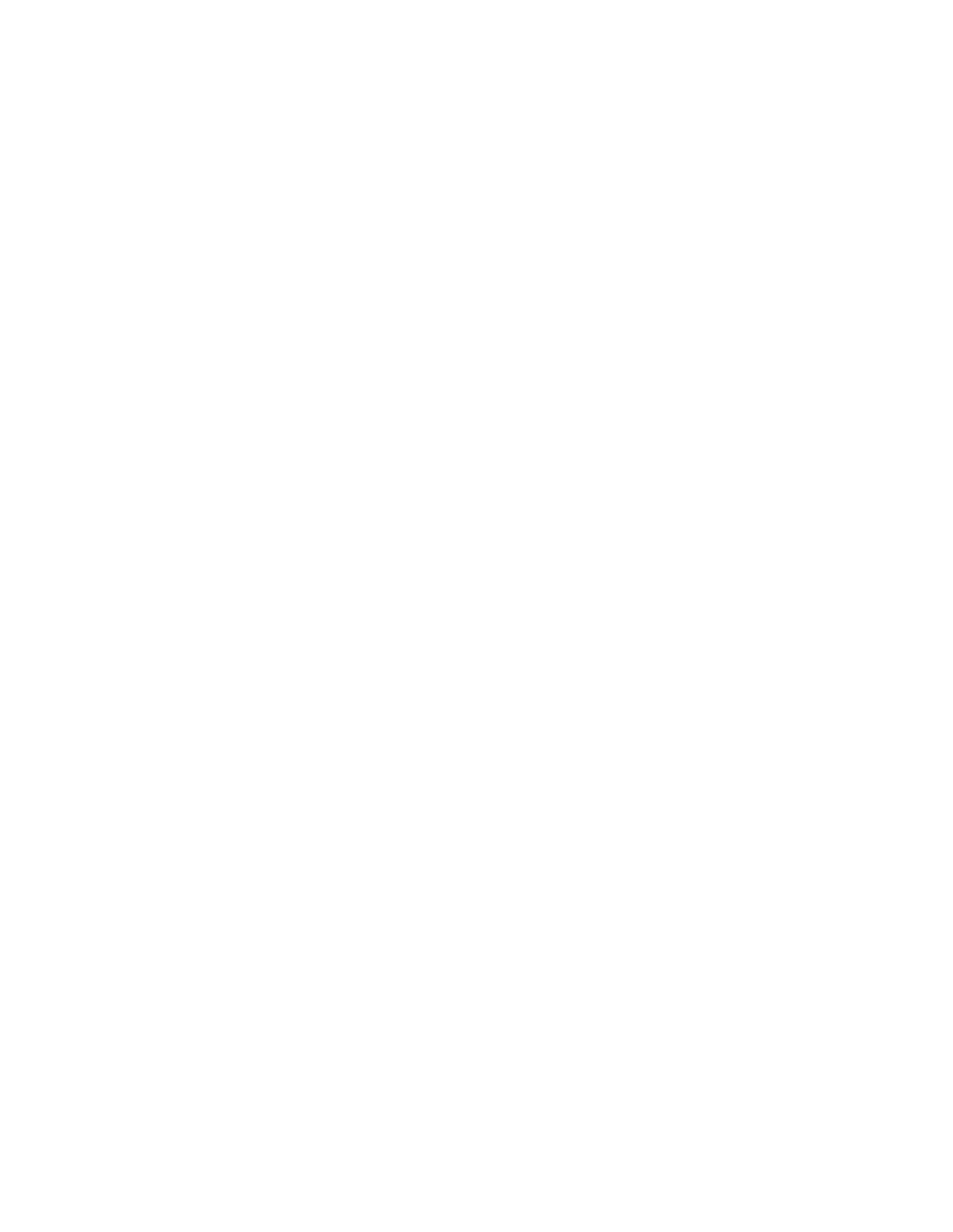<u>ARI - 4Base-Scorecard: CHC055 - 06-05-16 - ARI3 @ CHC 2</u><br>\* WP: Corbin - LP: Arrieta - Sv: Ziegler - CHC rec 39-16 - Tomas is Top Contributor in ARI win. Baez for CHC in loss.



|                  | ARI - 4BaseScore - Player 4Score by Batting Order<br>CHC055 - 06-05-16 - ARI 3 @ CHC 2<br>WP: Corbin - LP: Arrieta - Sv: Ziegler - CHC rec 39-16 - Tomas is Top Contributor in ARI win. Baez for CHC in loss. |                 |                |                         |   |           |     |                |                |                |              |  |  |
|------------------|---------------------------------------------------------------------------------------------------------------------------------------------------------------------------------------------------------------|-----------------|----------------|-------------------------|---|-----------|-----|----------------|----------------|----------------|--------------|--|--|
| <b>Bat Order</b> |                                                                                                                                                                                                               |                 |                |                         |   |           |     |                |                |                |              |  |  |
| Player           | Team                                                                                                                                                                                                          | <b>Position</b> | $\mathbf{1}$   | $\overline{\mathbf{2}}$ | 3 | 4         | 5   | 6              | $\overline{7}$ | 8              | 9            |  |  |
| Goldschmidt      | ARI                                                                                                                                                                                                           | 1B              |                |                         | 9 |           |     |                |                |                |              |  |  |
| Herrmann         | ARI                                                                                                                                                                                                           | С               |                |                         |   |           | $9$ |                |                |                |              |  |  |
| <b>Tomas</b>     | ARI                                                                                                                                                                                                           | LF              |                |                         |   |           |     |                | 9              |                |              |  |  |
| Owings           | ARI                                                                                                                                                                                                           | SS              |                |                         |   |           |     | $\overline{7}$ |                |                |              |  |  |
| <b>Bourn</b>     | ARI                                                                                                                                                                                                           | CF              | $\overline{4}$ |                         |   |           |     |                |                |                |              |  |  |
| Drury            | ARI                                                                                                                                                                                                           | RF              |                |                         |   |           |     |                |                | $\overline{2}$ |              |  |  |
| Gosselin         | ARI                                                                                                                                                                                                           | 2B              |                | $\overline{2}$          |   |           |     |                |                |                |              |  |  |
| Ahmed            | ARI                                                                                                                                                                                                           | SS-Dsub         |                |                         |   |           |     | $\overline{1}$ |                |                |              |  |  |
| Corbin           | ARI                                                                                                                                                                                                           | P               |                |                         |   |           |     |                |                |                | $\mathbf{0}$ |  |  |
| Lamb             | ARI                                                                                                                                                                                                           | 3B              |                |                         |   | $\bullet$ |     |                |                |                |              |  |  |
| Weeks            | ARI                                                                                                                                                                                                           | PH              |                |                         |   |           |     |                |                |                | $\mathbf{0}$ |  |  |

Scorecard Sponsored By



**GO** - Meal and Fitness Tracker By Iolo

https://itunes.apple.com/us/app/go-meal-and-fitness-track-er/id785910082?mt=8

|               | ARI - 4Score Box - Player Totals<br>None<br>WP: Corbin - LP: Arrieta - Sv: Ziegler - CHC rec 39-16 - Tomas is Top Contributor in ARI win. Baez for CHC in loss. |               |                  |                |                |                 |                     |                |                |              |  |  |  |
|---------------|-----------------------------------------------------------------------------------------------------------------------------------------------------------------|---------------|------------------|----------------|----------------|-----------------|---------------------|----------------|----------------|--------------|--|--|--|
|               |                                                                                                                                                                 |               | Batting<br>Order |                |                |                 |                     |                |                | Productivity |  |  |  |
| Player        |                                                                                                                                                                 | Team Position | Nbr              | Credit For Run | PA Bases       | <b>BR</b> Bases | <b>Bases Pushed</b> | Player 4Score  | Appearances    | Rate         |  |  |  |
| Goldschmidt   | ARI                                                                                                                                                             | 1B            | 3                | $\mathbf{1}$   | 3              | $\overline{2}$  | 3                   | 9              | 5              | 1.800        |  |  |  |
| Herrmann      | ARI                                                                                                                                                             | $\mathsf{C}$  | 5                | $\mathbf 0$    | 3              | $\overline{4}$  | 2                   | 9              | $\overline{4}$ | 2.250        |  |  |  |
| Tomas         | ARI LF                                                                                                                                                          |               | $\overline{7}$   | $\overline{2}$ | $\overline{2}$ | 0               | 5                   | 9              | 4              | 2.250        |  |  |  |
| Owings        | ARI                                                                                                                                                             | SS            | 6                | $\mathbf 0$    | $\overline{2}$ | $\overline{4}$  | $\mathbf{1}$        | $\overline{7}$ | 3              | 2.333        |  |  |  |
| Bourn         | ARI                                                                                                                                                             | CF            | 1                | $\pmb{0}$      | 1              | 3               | $\mathbf 0$         | $\overline{4}$ | 5              | 0.800        |  |  |  |
| Drury         | ARI                                                                                                                                                             | <b>RF</b>     | 8                | $\pmb{0}$      | $\overline{2}$ | $\mathbf 0$     | $\pmb{0}$           | $\overline{2}$ | 4              | 0.500        |  |  |  |
| Gosselin      | ARI                                                                                                                                                             | 2B            | $\overline{2}$   | $\pmb{0}$      | $\overline{c}$ | $-1$            | $\mathbf{1}$        | $\overline{2}$ | 5              | 0.400        |  |  |  |
| Ahmed         | ARI                                                                                                                                                             | SS-Dsub       | 6                | $\mathbf 0$    | 0              | $\mathbf{0}$    | $\mathbf{1}$        | $\mathbf{1}$   | $\mathbf{1}$   | 1.000        |  |  |  |
| Corbin        | ARI                                                                                                                                                             | $\mathsf{P}$  | 9                | $\pmb{0}$      | $\mathbf{1}$   | $-1$            | $\mathbf 0$         | $\mathbf 0$    | 3              | 0.000        |  |  |  |
| Lamb          | ARI                                                                                                                                                             | 3B            | 4                | $\mathbf 0$    | 0              | $\mathbf{0}$    | $\mathbf 0$         | $\mathbf 0$    | 5              | 0.000        |  |  |  |
| Weeks         | ARI                                                                                                                                                             | PH            | 9                | $\pmb{0}$      | 0              | 0               | $\mathbf 0$         | 0              | $\mathbf{1}$   | 0.000        |  |  |  |
| <b>Totals</b> |                                                                                                                                                                 |               |                  | 3              | 16             | 11              | 13                  | 43             | 40             | 1.075        |  |  |  |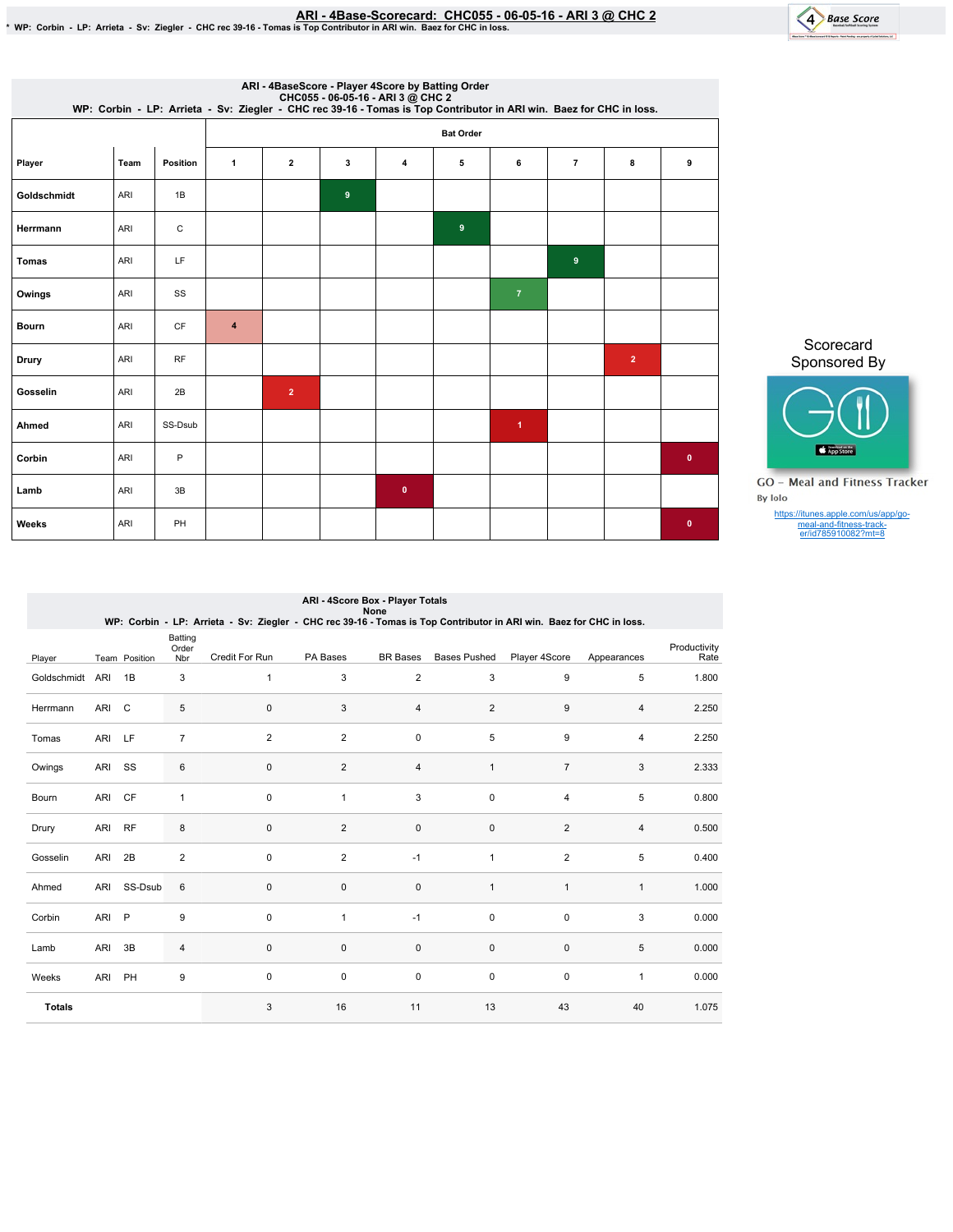EHC - 4Base-Scorecard: CHC055 - 06-05-16 - ARI 3 @ CHC 2 \* لاكتاب CHC - 4Base-Scorecard: CHC055 - 06-05-16 - ARI<br>\* WP: Corbin - LP: Arrieta - Sv: Ziegler - CHC rec 39-16 - Tomas is Top Contributor in ARI win. Baez for CHC



|                | CHC - 4BaseScore - Player 4Score by Batting Order<br>CHC055 - 06-05-16 - ARI 3 @ CHC 2 MP: Corbin - LP: Arrieta - Sv: Ziegler - CHC rec 39-16 - Tomas is Top Contributor in ARI win. Baez for CHC in loss. |             |              |                         |                |                |                  |              |                      |   |                |  |  |
|----------------|------------------------------------------------------------------------------------------------------------------------------------------------------------------------------------------------------------|-------------|--------------|-------------------------|----------------|----------------|------------------|--------------|----------------------|---|----------------|--|--|
|                |                                                                                                                                                                                                            |             |              |                         |                |                | <b>Bat Order</b> |              |                      |   |                |  |  |
| Player         | Team                                                                                                                                                                                                       | Position    | $\mathbf{1}$ | $\overline{\mathbf{2}}$ | 3              | 4              | 5                | 6            | $\overline{7}$       | 8 | 9              |  |  |
| <b>Baez</b>    | CHC                                                                                                                                                                                                        | 3B          |              |                         |                |                | $\overline{9}$   |              |                      |   |                |  |  |
| Arrieta        | CHC                                                                                                                                                                                                        | P           |              |                         |                |                |                  |              |                      |   | $\overline{7}$ |  |  |
| Montero        | CHC                                                                                                                                                                                                        | $\mathsf C$ |              |                         |                |                |                  |              |                      | 5 |                |  |  |
| <b>Bryant</b>  | CHC                                                                                                                                                                                                        | 1B          |              |                         | $\overline{2}$ |                |                  |              |                      |   |                |  |  |
| Soler          | CHC                                                                                                                                                                                                        | LF          |              |                         |                | $\overline{2}$ |                  |              |                      |   |                |  |  |
| <b>Rizzo</b>   | CHC                                                                                                                                                                                                        | PH          |              |                         |                |                |                  |              | $\blacktriangleleft$ |   |                |  |  |
| <b>Szczur</b>  | CHC                                                                                                                                                                                                        | RF-LF       |              |                         |                |                |                  |              | $\blacktriangleleft$ |   |                |  |  |
| Zobrist        | CHC                                                                                                                                                                                                        | 2B          |              | $\blacktriangleleft$    |                |                |                  |              |                      |   |                |  |  |
| Fowler         | CHC                                                                                                                                                                                                        | <b>CF</b>   | $\bullet$    |                         |                |                |                  |              |                      |   |                |  |  |
| La Stella      | CHC                                                                                                                                                                                                        |             |              |                         |                |                | $\bullet$        |              |                      |   |                |  |  |
| <b>Ross</b>    | CHC                                                                                                                                                                                                        | PH          |              |                         |                |                |                  |              |                      |   | $\bullet$      |  |  |
| <b>Russell</b> | CHC                                                                                                                                                                                                        | SS          |              |                         |                |                |                  | $\mathbf{0}$ |                      |   |                |  |  |





**GO** - Meal and Fitness Tracker By Iolo



## CHC - 4Score Box - Player Totals

|               | None<br>WP: Corbin - LP: Arrieta - Sv: Ziegler - CHC rec 39-16 - Tomas is Top Contributor in ARI win. Baez for CHC in loss. |                         |                         |                |                 |                     |                |                |                      |  |  |  |  |
|---------------|-----------------------------------------------------------------------------------------------------------------------------|-------------------------|-------------------------|----------------|-----------------|---------------------|----------------|----------------|----------------------|--|--|--|--|
| Player        | Team Position                                                                                                               | Batting<br>Order<br>Nbr | Credit For Run          | PA Bases       | <b>BR</b> Bases | <b>Bases Pushed</b> | Player 4Score  | Appearances    | Productivity<br>Rate |  |  |  |  |
| Baez          | CHC 3B                                                                                                                      | 5                       | 1                       | 4              | 0               | 4                   | 9              | 3              | 3.000                |  |  |  |  |
| Arrieta       | CHC P                                                                                                                       | 9                       | 1                       | $\overline{2}$ | 0               | 4                   | $\overline{7}$ | $\overline{2}$ | 3.500                |  |  |  |  |
| Montero       | CHC C                                                                                                                       | 8                       | 0                       | $\overline{2}$ | 4               | $-1$                | 5              | 4              | 1.250                |  |  |  |  |
| Bryant        | CHC 1B                                                                                                                      | 3                       | 0                       | 1              | $\overline{1}$  | $\mathbf 0$         | $\overline{c}$ | 4              | 0.500                |  |  |  |  |
| Soler         | CHC LF                                                                                                                      | 4                       | 0                       | 1              | $\pmb{0}$       | $\mathbf{1}$        | $\overline{2}$ | 4              | 0.500                |  |  |  |  |
| Rizzo         | CHC PH                                                                                                                      | $\overline{7}$          | 0                       | 1              | $\pmb{0}$       | $\pmb{0}$           | $\mathbf{1}$   | $\mathbf{1}$   | 1.000                |  |  |  |  |
| Szczur        | CHC RF-LF                                                                                                                   | $\overline{7}$          | 0                       | 1              | $\mathbf 0$     | $\mathbf 0$         | $\mathbf{1}$   | 3              | 0.333                |  |  |  |  |
| Zobrist       | CHC 2B                                                                                                                      | $\overline{c}$          | 0                       | 1              | $\pmb{0}$       | $\pmb{0}$           | $\mathbf{1}$   | 4              | 0.250                |  |  |  |  |
| Fowler        | CHC CF                                                                                                                      | 1                       | 0                       | 0              | $\mathbf 0$     | 0                   | 0              | 4              | 0.000                |  |  |  |  |
| La Stella     | CHC                                                                                                                         | 5                       | 0                       | 0              | $\pmb{0}$       | $\pmb{0}$           | $\pmb{0}$      | $\mathbf{1}$   | 0.000                |  |  |  |  |
| Ross          | CHC PH                                                                                                                      | 9                       | 0                       | 0              | $\pmb{0}$       | $\pmb{0}$           | $\pmb{0}$      | $\mathbf{1}$   | 0.000                |  |  |  |  |
| Russell       | CHC SS                                                                                                                      | 6                       | 0                       | 0              | $\pmb{0}$       | $\pmb{0}$           | $\pmb{0}$      | 4              | 0.000                |  |  |  |  |
| <b>Totals</b> |                                                                                                                             |                         | $\overline{\mathbf{c}}$ | 13             | 5               | 8                   | 28             | 35             | 0.800                |  |  |  |  |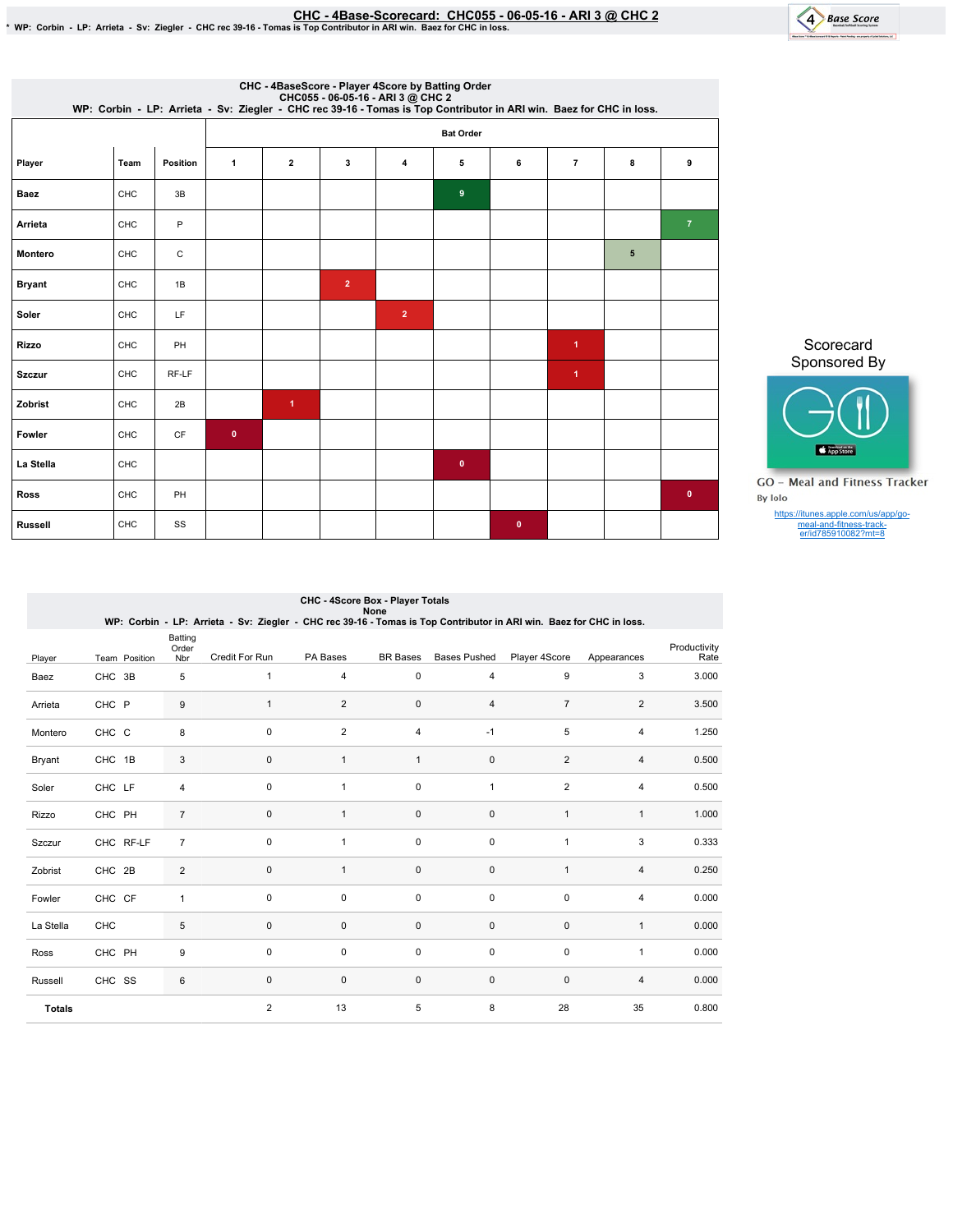### <u> ARI - 4Base-Scorecard: CHC055 - 06-05-16 - ARI 3 @ CHC 2</u>

\* WP: Corbin - LP: Arrieta - Sv: Ziegler - CHC rec 39-16 - Tomas is Top Contributor in ARI win. Baez for CHC in loss.

|                  | Detail by Bat Order/Player |                    |                           |                                     |                               |                                   |                                        |                              |                                              |  |  |  |  |
|------------------|----------------------------|--------------------|---------------------------|-------------------------------------|-------------------------------|-----------------------------------|----------------------------------------|------------------------------|----------------------------------------------|--|--|--|--|
| <b>Bat Order</b> | Player                     | Inning             | Play Text                 | <b>LOBStatus</b>                    | Credit For Run                | PA Bases                          | <b>BR</b> Bases                        | <b>Bases Pushed</b>          | Player 4Score                                |  |  |  |  |
|                  |                            | 01                 | K                         |                                     | $\mathbf 0$                   | 0                                 | $\mathsf{O}\xspace$                    | $\mathbb O$                  | $\mathsf{0}$                                 |  |  |  |  |
|                  |                            | 02                 | Κ                         |                                     | $\boldsymbol{0}$              | 0                                 | $\mathsf 0$                            | $\mathbf 0$                  | $\mathbb O$                                  |  |  |  |  |
|                  |                            | 05                 | 4.Single                  |                                     | $\mathbf 0$                   | $\mathbf{1}$                      | 3                                      | $\mathbb O$                  | $\overline{4}$                               |  |  |  |  |
| $\mathbf{1}$     | Bourn                      | 07                 | $\sf K$                   |                                     | $\mathbf 0$                   | $\mathbf 0$                       | $\mathsf 0$                            | $\mathbf 0$                  | $\mathbb O$                                  |  |  |  |  |
|                  |                            | 09                 | Κ                         |                                     | $\mathbf 0$                   | $\mathsf 0$                       | $\mathsf 0$                            | $\mathbb O$                  | $\mathsf{O}\xspace$                          |  |  |  |  |
|                  |                            |                    |                           | <b>Player Totals</b>                | $\underline{0}$               | $\overline{1}$                    | $\overline{3}$                         | $\underline{0}$              | $\overline{4}$                               |  |  |  |  |
|                  |                            | 01                 | Walk                      | Left on 1st                         | $\mathbf 0$                   | $\mathbf{1}$                      | $\mathbf 0$                            | $\mathbb O$                  | $\mathbf{1}$                                 |  |  |  |  |
|                  |                            | 03                 | Κ                         |                                     | $\mathbf 0$                   | $\mathsf{O}\xspace$               | $\mathsf 0$                            | $\mathbb O$                  | $\mathsf{O}\xspace$                          |  |  |  |  |
| $\overline{2}$   | Gosselin                   | 05                 | 8.Single ++OutHome-3-1-2  |                                     | $\pmb{0}$                     | $\mathbf{1}$                      | $-1$                                   | $\mathbf{1}$                 | $\mathbf{1}$                                 |  |  |  |  |
|                  |                            | 07                 | Κ                         |                                     | $\mathbf 0$                   | $\mathbf 0$                       | $\mathbf 0$                            | $\mathbf 0$                  | $\mathsf{0}$                                 |  |  |  |  |
|                  |                            | 09                 | $6 - 3$                   |                                     | $\mathbf 0$                   | $\mathsf{O}\xspace$               | $\mathbf 0$                            | $\mathbb O$                  | $\mathsf{0}$                                 |  |  |  |  |
|                  |                            |                    |                           | <b>Player Totals</b>                | $\underline{0}$               | $\underline{2}$                   | $\overline{-1}$                        | $\overline{1}$               | $\underline{2}$                              |  |  |  |  |
|                  |                            | 01                 | K                         |                                     | $\mathbf 0$                   | $\mathbf 0$                       | $\mathsf 0$                            | $\mathbb O$                  | $\mathsf{O}\xspace$                          |  |  |  |  |
|                  |                            | 03                 | $6 - 3$                   |                                     | $\mathbf 0$                   | $\mathsf{O}\xspace$               | $\mathsf 0$                            | $\mathbf 0$                  | $\mathsf{0}$                                 |  |  |  |  |
| 3                | Goldschmidt                | 05                 | 7.Single                  | Left on 2nd                         | $\mathbf{1}$                  | $\mathbf{1}$                      | $\mathbf{1}$                           | $\ensuremath{\mathsf{3}}$    | $\,6\,$                                      |  |  |  |  |
|                  |                            | 07                 | Walk +2ndSB               | Left on 2nd                         | $\mathbf 0$                   | $\mathbf{1}$                      | $\mathbf{1}$                           | $\mathbf 0$                  | $\overline{c}$                               |  |  |  |  |
|                  |                            | 09                 | Walk                      | Left on 1st                         | $\mathbf 0$                   | $\mathbf{1}$                      | $\mathsf 0$                            | $\mathbb O$                  | $\mathbf{1}$                                 |  |  |  |  |
|                  |                            |                    |                           | <b>Player Totals</b>                | $\underline{\mathbf{1}}$      | $\underline{3}$                   | $\overline{2}$                         | $\underline{3}$              | $\overline{\partial}$                        |  |  |  |  |
|                  |                            | 01                 | K                         |                                     | $\mathbf 0$                   | $\mathbf 0$                       | $\mathbf 0$                            | $\mathbb O$                  | $\mathsf{O}\xspace$                          |  |  |  |  |
|                  |                            | 03                 | Κ                         |                                     | $\mathbf 0$                   | $\mathsf{O}\xspace$               | $\mathsf 0$                            | $\mathbb O$                  | $\mathsf{O}\xspace$                          |  |  |  |  |
| 4                | Lamb                       | 05                 | Κ                         |                                     | $\mathbf 0$                   | $\mathsf 0$                       | $\mathsf 0$                            | $\mathbf 0$                  | $\mathsf{O}\xspace$                          |  |  |  |  |
|                  |                            | 07                 | $1 - 4 - 3$               |                                     | $\mathbf 0$                   | $\mathsf{O}\xspace$               | $\mathbf 0$                            | $\mathbf 0$                  | $\mathsf{0}$                                 |  |  |  |  |
|                  |                            | 09                 | 9                         |                                     | $\mathbf 0$                   | $\mathsf 0$                       | $\mathbf 0$                            | $\mathbb O$                  | $\mathsf{0}$                                 |  |  |  |  |
|                  |                            |                    |                           | <b>Player Totals</b>                | $\underline{0}$               | $\underline{0}$                   | $\underline{0}$                        | $\underline{0}$              | $\underline{0}$                              |  |  |  |  |
|                  |                            | 02                 | 9.Single                  |                                     | $\mathbf 0$                   | $\mathbf{1}$                      | $\ensuremath{\mathsf{3}}$              | $\mathbb O$                  | $\overline{4}$                               |  |  |  |  |
|                  |                            | 04                 | Κ                         |                                     | $\mathbf 0$                   | 0                                 | $\mathbf 0$                            | $\mathbb O$                  | $\mathsf{O}\xspace$                          |  |  |  |  |
| 5                | Herrmann                   | 05                 | 3.Single                  | Left on 1st                         | $\mathbf 0$                   | $\mathbf{1}$                      | $\mathbf 0$                            | $\sqrt{2}$                   | $\ensuremath{\mathsf{3}}$                    |  |  |  |  |
|                  |                            | 08                 | 9.Single                  | Left on 2nd                         | $\mathbf 0$                   | $\mathbf{1}$                      | $\mathbf{1}$                           | $\mathbb O$                  | $\overline{c}$                               |  |  |  |  |
|                  |                            |                    |                           | <b>Player Totals</b>                | $\underline{0}$               | $\underline{3}$                   | $\overline{4}$                         | $\overline{2}$               | $\overline{\partial}$                        |  |  |  |  |
|                  | Owings                     | 02                 | 9.Single                  |                                     | $\mathbf 0$                   | $\mathbf{1}$                      | 3                                      | $\mathbf{1}$                 | 5                                            |  |  |  |  |
|                  |                            | $04\,$             | 7.Single +2ndSB           | Left on 2nd                         | $\mathsf 0$                   | $\mathbf{1}$                      | $\mathbf{1}$                           | $\mathbb O$                  | $\overline{2}$                               |  |  |  |  |
| $\,6\,$          |                            | 06                 | $\sf K$                   |                                     | $\mathsf 0$                   | $\mathbf 0$                       | $\mathsf{O}\xspace$                    | $\mathsf{O}\xspace$          | $\mathsf{0}$                                 |  |  |  |  |
|                  |                            |                    |                           | <b>Player Totals</b>                | $\underline{0}$               | $\underline{2}$                   | $\overline{4}$                         | $\overline{1}$               | $\underline{7}$                              |  |  |  |  |
|                  | Ahmed                      | 08                 | 1-3-SacBunt ProdOut       |                                     | $\mathsf 0$                   | $\mathsf{O}\xspace$               | $\mathsf{O}\xspace$                    | $\mathbf{1}$                 | $\mathbf{1}$                                 |  |  |  |  |
|                  |                            | 02                 | 9.Double                  | <b>Player Totals</b><br>Left on 2nd | $\underline{0}$<br>$\sqrt{2}$ | $\underline{0}$<br>$\overline{2}$ | $\underline{0}$<br>$\mathsf{O}\xspace$ | $\overline{1}$<br>$\sqrt{5}$ | $\underline{\mathbf{1}}$<br>$\boldsymbol{9}$ |  |  |  |  |
|                  |                            | 04                 | Κ                         |                                     | $\mathsf 0$                   | $\mathbf 0$                       | $\mathsf 0$                            | $\mathbb O$                  | $\mathsf{0}$                                 |  |  |  |  |
| $\overline{7}$   | Tomas                      | 06                 | $2 - 3$                   |                                     | $\mathbf 0$                   | $\mathbf 0$                       | $\mathsf{O}\xspace$                    | $\mathbf 0$                  | $\mathsf{0}$                                 |  |  |  |  |
|                  |                            | 08                 | Κ                         |                                     | $\mathsf 0$                   | $\mathbf 0$                       | $\mathsf{O}\xspace$                    | $\mathbf 0$                  | $\mathsf{0}$                                 |  |  |  |  |
|                  |                            |                    |                           | <b>Player Totals</b>                | $\underline{2}$               | $\underline{2}$                   | $\underline{0}$                        | $\overline{5}$               | $\underline{9}$                              |  |  |  |  |
|                  |                            | 02                 | Κ                         |                                     | $\mathbf 0$                   | $\mathbf 0$                       | $\mathbf 0$                            | $\mathbf 0$                  | $\mathsf{O}\xspace$                          |  |  |  |  |
|                  |                            | 04                 | $\sf K$                   |                                     | $\mathsf 0$                   | $\mathbf 0$                       | $\mathsf{O}\xspace$                    | $\mathbf 0$                  | $\mathsf{O}\xspace$                          |  |  |  |  |
| 8                | Drury                      | 06                 | Walk                      | Left on 1st                         | $\mathsf 0$                   | $\mathbf{1}$                      | $\mathsf{O}\xspace$                    | $\mathbb O$                  | $\mathbf{1}$                                 |  |  |  |  |
|                  |                            | 08                 | Walk (IBB)                | Left on 1st                         | $\mathbf 0$                   | $\mathbf{1}$                      | $\mathsf 0$                            | $\mathbb O$                  | $\mathbf{1}$                                 |  |  |  |  |
|                  |                            |                    |                           | <b>Player Totals</b>                | $\underline{0}$               | $\underline{2}$                   | $\underline{0}$                        | $\underline{0}$              | $\underline{2}$                              |  |  |  |  |
|                  |                            | 02                 | $\sf K$                   |                                     | $\mathsf 0$                   | $\mathbf 0$                       | $\mathsf{O}\xspace$                    | $\mathbf 0$                  | $\mathsf{O}\xspace$                          |  |  |  |  |
|                  |                            | $05\,$             | 7.Single +CS-2-6          |                                     | $\mathbf 0$                   | $\mathbf{1}$                      | $-1$                                   | $\mathbf 0$                  | $\mathsf{O}\xspace$                          |  |  |  |  |
|                  | Corbin                     | 06                 | $\sf K$                   |                                     | $\mathsf 0$                   | $\mathbf 0$                       | $\mathsf{O}\xspace$                    | $\mathbb O$                  | $\mathsf{O}\xspace$                          |  |  |  |  |
| 9                |                            |                    |                           | <b>Player Totals</b>                | $\underline{0}$               | $\overline{1}$                    | $\overline{-1}$                        | $\underline{0}$              | $\underline{0}$                              |  |  |  |  |
|                  |                            | 08                 | $\ensuremath{\mathsf{3}}$ |                                     | $\mathbf 0$                   | $\mathbf 0$                       | $\mathsf{O}\xspace$                    | $\mathbb O$                  | $\mathsf{O}\xspace$                          |  |  |  |  |
|                  | Weeks                      |                    |                           | <b>Player Totals</b>                | $\underline{0}$               | $\underline{0}$                   | $\underline{0}$                        | $\underline{0}$              | $\underline{0}$                              |  |  |  |  |
|                  |                            | <b>Grand Total</b> |                           |                                     | $\overline{3}$                | 16                                | 11                                     | 13                           | 43                                           |  |  |  |  |